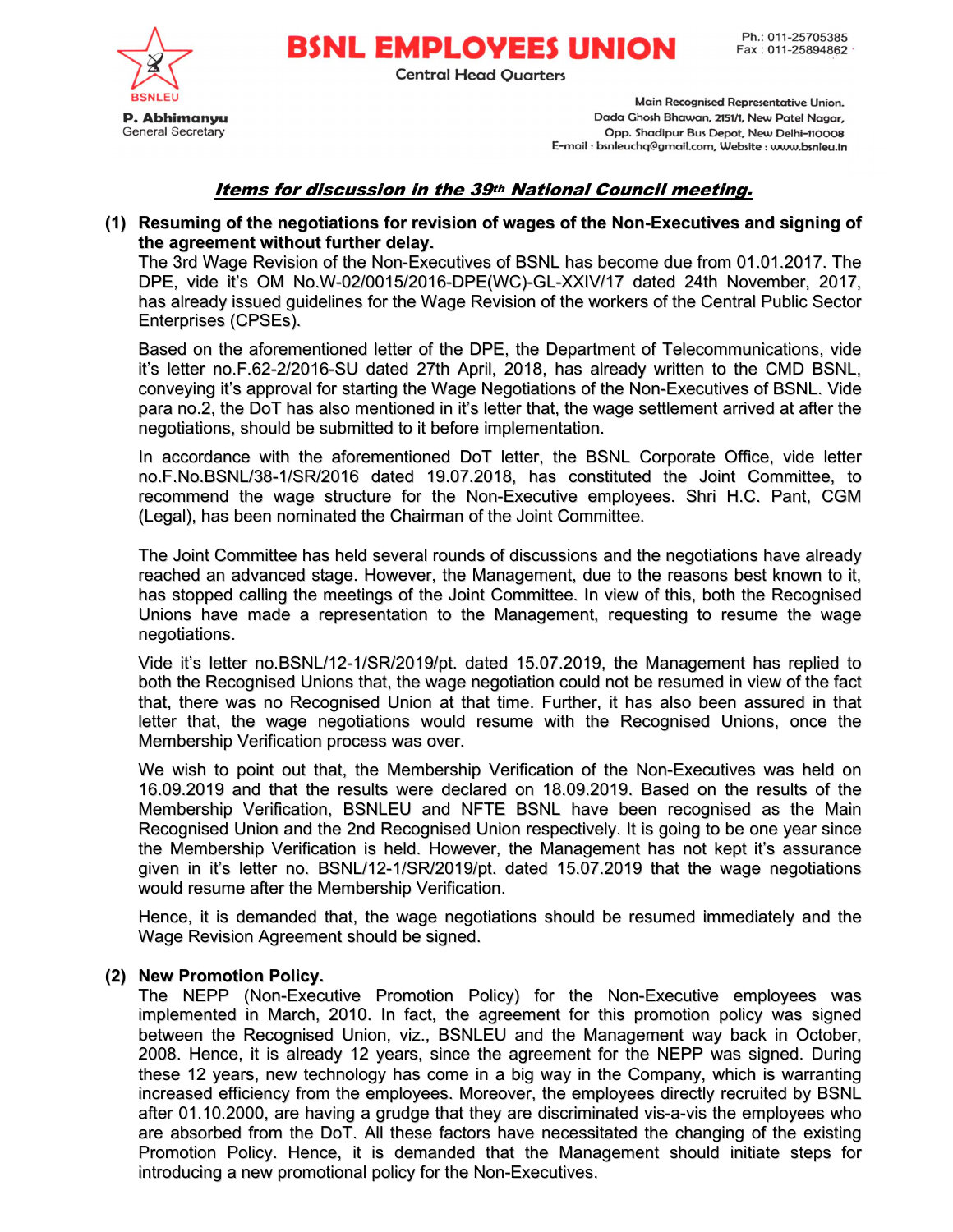## (3) Requesting to extend the benefit of payment of compensation of Rs.10 lakh to the employees of BSNL who succumb due to COVID-19.

The DoT, vide it's letter no.36-11/2015-SR dated 6th December, 2016, addressed to the CMD BSNL and other heads of the PSUs coming under the Department of Telecommunications, issued guidelines for granting compensation to the families of the officials, deceased due to accidents while on duty. As per this letter, an amount of Rs.10 lakh is to be paid as compensation to the families of the persons who died while on duty, in accidents.

The Department of Posts, vide it's letter number 100-4/2020-Pen. dated 17.04.2020 has laid down that, an amount of Rs.10 lakhs is to be paid to the departmental employees, who succumb to COVID-19 while brought on duty. The Ministry of Home Affairs O.M. number 14- 3/2020-DM-I (A) dated 15.04.2020 has been cited in this letter, which declares the postal service has an essential service.

It is needless to state that the aforementioned O.M. of the Ministry of Home Affairs has declared Telecommunications also as an essential service.

During this period, when the nation is experiencing the fury of the COVID-19, the BSNL employees are carrying out the jobs of operating and maintaining the networks and installations of BSNL. With the view to provide the much required assistance to various authorities, for fighting the COVID-19 menace, the employees of BSNL are also engaged in the provisioning of FTTH and other connections, for which they are visiting the hospitals and various other places, loaded with the Corona Virus. Hence, it is needless to state that the BSNL employees are having the risk of contracting the Corona Virus infection.

Under these circumstances, it is demanded that, the BSNL Management should also to take immediate steps, for bringing the BSNL employees who succumb due to the COVID-19, under the coverage of payment of the compensation of Rs.10 lakh. Since the Department of Posts, which is coming under the Ministry of Telecommunication, has put in place such a scheme to it's employees, the BSNL should also introduce the scheme to it's employees.

#### (4) Non-declaration of the results of the JTO LICEs conducted in Punjab circle.

The results of the JTO LICE under 50% quota, held on 26.05.2019 in Punjab circle, have not been declared so far. This is due to the pending court cases. Further, the results of the JTO LICE, held under 50% quota, in December, 2016, are also not declared so far. Besides, the candidates who got qualified in JTO LICE, held in September 2016, are also not deputed for training till date, due to the legal wrangling. Since, the future of a substantial number of Non-Executives, who are aspiring to get promoted as JTOs, is in jeopardy, an intervention at the Corporate Office level is very much required to bring the litigations to an end. The following is an overview of the issue: -

The JTO LICE under 50% quota, for the vacancy year 2013-14 was held in May, 2016. However, the Punjab circle administration reduced the number of vacancies, after the results were declared, stating that their earlier calculation was wrong. Since the vacancies were reduced, many candidates are affected. Hence, the affected JTO LICE candidates approached the Hon'ble CAT, Chandigarh.

In the Hon'ble CAT, the BSNL Management verbally submitted that it would not implement SC / ST reservation in the JTO LICE. Taking cognisance of the submission of the BSNL Management, the Hon'ble CAT directed the BSNL Management not to extend the benefit of reservation and to depute the qualified candidates for training. Consequent to this, the Punjab circle administration restored the JTO LICE vacancies that it had reduced earlier.

However, after deputing the qualified candidates for training, the Punjab circle administration made an appeal in the Hon'ble Punjab and Haryana High Court. In it's appeal, the Punjab circle administration submitted that, being a PSU, BSNL had to implement the rules regarding SC/ST reservation. In response to this, the Hon'ble Court observed that, similar cases are going on in many parts of the country and stated that everyone has to wait till the Supreme Court delivers it's judgement on the issue.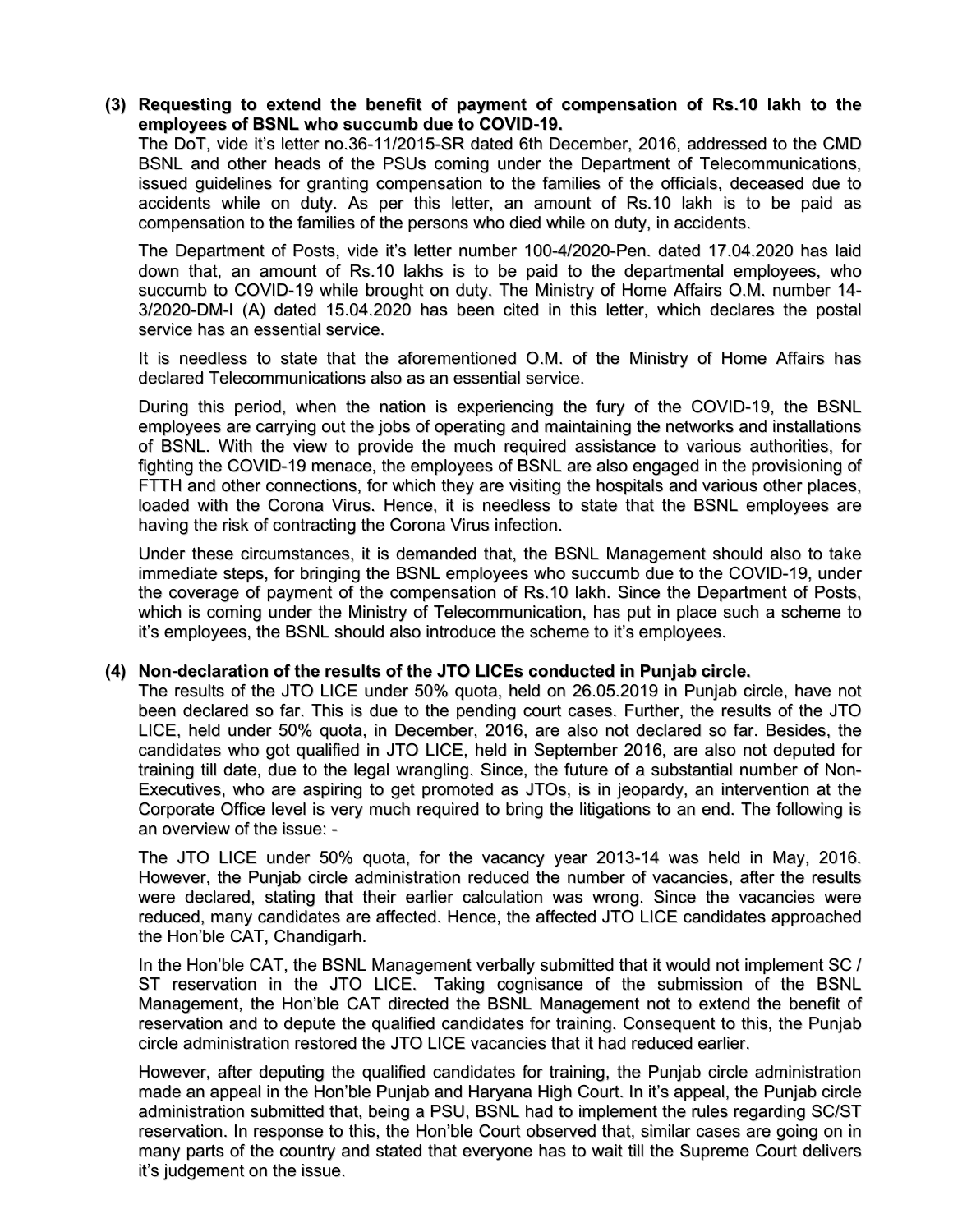JTO LICE, under 50% quota, for the vacancy year 2014-15, was held in September, 2016. The number of vacancies declared for this exam in Punjab circle were 21 vacancies for OC candidates and 8 vacancies for SC candidates. However, 56 vacancies of SC /ST category and 18 vacancies of OC category, which were unfilled vacancies of the JTO LICE held for the vacancy year 2013-14, were not carried over to the JTO LICE held in September, 2016.

Demanding to carry over the unfilled vacancies of the Recruitment Year 2013-14 to the JTO LICE held in September, 2016, some candidates approached the Hon'ble Court. Consequent to this, the 29 candidates, who got qualified in the JTO LICE held in September, 2016, were also not deputed for the training by the BSNL Management.

Apart from this, some SC/ST candidates have also approached the Court with the prayer that, the SC/ST candidates who passed the exam on merit, should be shifted to the OC quota. In addition to this, some OC candidates have also approached the Court. Their contention is that, after submitting to the Hon'ble CAT, Chandigarh, that it would not implement SC/ST reservation, the BSNL has implemented SC/ST reservation in the JTO LICE held for the vacancy year 2014-15.

As a result of all these Court cases, the results of the JTO LICEs held in December, 2016 and in May, 2018, have not been declared so far. In addition to this, the candidates who have got qualified in the JTO LICE, held in September, 2016, have not been deputed for training. Since, the above mentioned litigations are likely to drag on for quite some time, the future of many employees, aspiring to become JTOs, is being ruined. Hence, it is requested that, the BSNL Corporate Office should find a solution to bring the Court cases to an end.

At this juncture, a compromise formula could very well be worked out, for bringing the court cases to an end. In this connection, it is brought to the notice of the Management that, the OC candidates, as well as SC/ST candidates, have already submitted affidavits to the Punjab circle administration, wherein they have promised that they would withdraw their cases, provided the results of the JTO LICE held in September, 2016, are revised by carrying over the 56 unfilled SC/ST vacancies and 18 unfilled OC vacancies of the recruitment year 2013-14.

Considering the future of the aspiring JTO candidates and also the interest of the Company, it is requested that the Management may kindly consider the above proposal submitted by the JTO LICE candidates and thereby help to bring the litigations to an end.

## (5) Restoration of the Compassionate Ground Appointments.

The Corporate Office, vide it's letter no.273-18/2013/CGA/Estt-IV dated 09.04.2019, has kept the Compassionate Ground Appointments under abeyance for a period of 3 years. The stressed financial condition of the Company was cited as the reason for keeping the Compassionate Ground Appointments under abeyance. BSNLEU, vide it's letter no.BSNLEU/512(CGA) dated 10.04.2019, has opposed the above mentioned decision of the Management and requested to review the decision and to restore the Compassionate Ground Appointments.

It is already one year since the Compassionate Ground Appointments are kept under abeyance. It is also not out of context to mention here that, a Voluntary Retirement Scheme has also been implemented in BSNL in January,2020 and as much as 79,500 employees have been retired. Thus, when half the strength of the employees of the Company has been reduced, we strongly feel that there is no necessity to continue to keep the Compassionate Ground Appointments under abeyance.

It is also a fact that, in the present circumstances, only a negligible number of persons will get appointment under Compassionate Ground and it will not be a big burden to the Company. Rather, by restoring the Compassionate Ground Appointments, the Company will be rendering justice to the families of the employees who die in harness.

In view of the foregoing, it is requested that the Compassionate Ground Appointments may be restored.

#### (6) Non-payment of wages to the contract workers.

BSNLEU has already drawn the attention of the Management on various occasions, to the issue of non-payment of wages to the contract workers, for the past one year. However, not